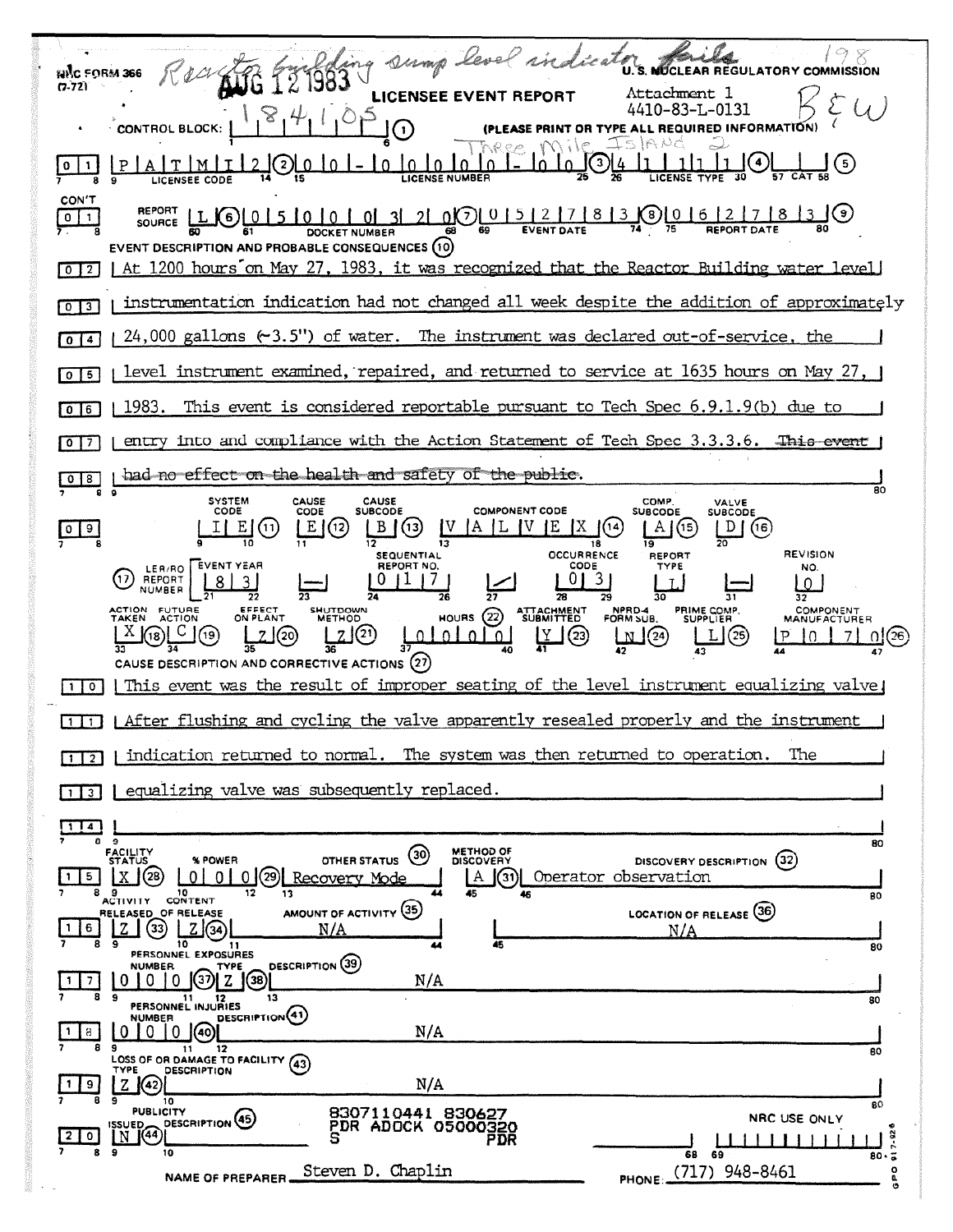Attachment 2 4410-83-L-0131

# • LER 83-017/03L-0 EVENT DATE - May 27, 1983

## I. EXPLANATION OF OCCURRENCE

At 1200 hours on May 27, 1983, it was recognized that the Reactor Building basement water level instrument indication had not changed all week despite the addition of approximately 24,000 gallons (-3.5") to the Reactor Building basement via decon operations. The level instrument was declared out-of-service and a work request was submitted to investigate the cause. In checking the instrument, it was determined that the instrument's equalizing valve was leaking by. The valve was opened, purged, and reclosed. After flushing and reclosing the indicated level increased to 12" (the calculated level). The Reactor Building sump level indicator was returned to service at 1635 hours on May 27, 1983, within the 8 hour Tech Spec time clock.

This event is considered reportable pursuant to Tech Spec 6.9.1.9(b) due to entry into and compliance with the Action Statement of Tech Spec 3.3.3.6.

## II. CAUSE OF THE OCCURRENCE

This event was the result of improper seating of the level instrument equalizing valve.

## . III. CIRCUMSTANCES SURROUNDING THE OCCURRENCE

At the time of the occurrence, the Unit 2 facility was in a long-term cold shutdown state. The reactor decay heat was being removed via loss to ambient. Throughout the event there was no effect on the Reactor Coolant System or the core.

## IV. CORRECTIVE ACTIONS TAKEN OR TO BE TAKEN

## Irrmediate

Visual checks of the Reactor Building basement water level, the Reactor Building side of the bubbler tube and areas outside of the Reactor Building basement were performed to ensure that the Reactor Building was not leaking.

Troubleshooting of the bubbler system began, including purging of the bubbler and instrument lines and valving. This resulted in the discovery of the leaking equalizing valve.

Long-Term

The equalizing valve was subsequently replaced.

## V. COMPONENT FAILURE DATA

Manufacturer: Parker Hannifin -- Parker Fluid Connectors Model: 3/8" V6LJ Series Stainless Steel Ball Valve